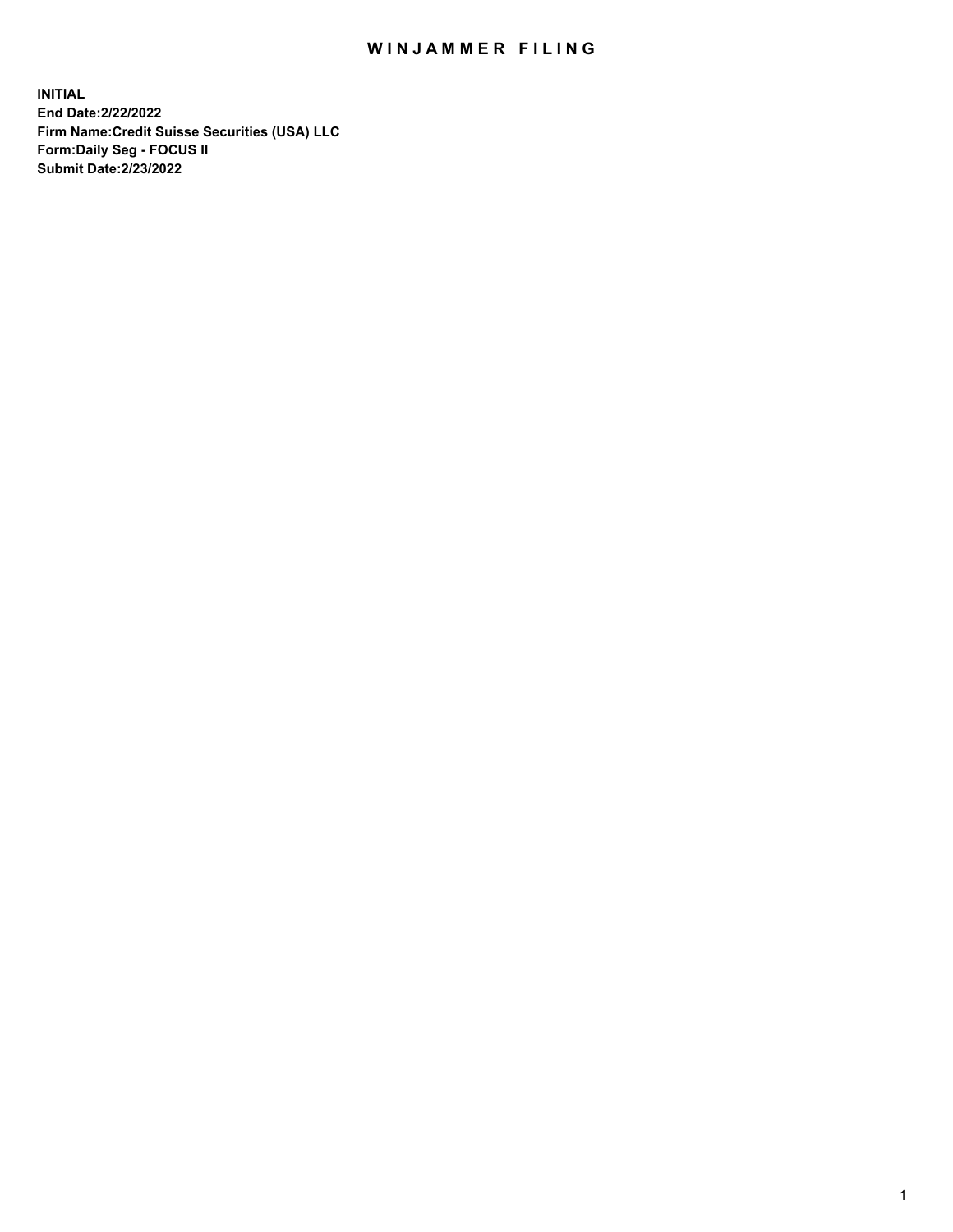**INITIAL** 

## **End Date:2/22/2022 Firm Name:Credit Suisse Securities (USA) LLC Form:Daily Seg - FOCUS II Submit Date:2/23/2022**

## **Daily Segregation - Cover Page**

| Name of Company                                                                                                       | <b>Credit Suisse Securities (USA)</b><br><b>LLC</b> |
|-----------------------------------------------------------------------------------------------------------------------|-----------------------------------------------------|
| <b>Contact Name</b>                                                                                                   | <b>Alexander Baptiste</b>                           |
| <b>Contact Phone Number</b>                                                                                           | 919-994-6223                                        |
| <b>Contact Email Address</b>                                                                                          | alexander.baptiste@credit-suiss<br>e.com            |
| FCM's Customer Segregated Funds Residual Interest Target (choose one):                                                |                                                     |
| a. Minimum dollar amount: ; or                                                                                        |                                                     |
| b. Minimum percentage of customer segregated funds required:%; or                                                     | $\frac{\frac{0}{5}}{\frac{0}{0}}$                   |
| c. Dollar amount range between: and; or                                                                               |                                                     |
| d. Percentage range of customer segregated funds required between: % and %.                                           | 0 <sub>0</sub>                                      |
| FCM's Customer Secured Amount Funds Residual Interest Target (choose one):                                            |                                                     |
| a. Minimum dollar amount: ; or                                                                                        | $\frac{0}{5}$                                       |
| b. Minimum percentage of customer secured funds required:%; or                                                        |                                                     |
| c. Dollar amount range between: and; or                                                                               | $\underline{0}$ $\underline{0}$                     |
| d. Percentage range of customer secured funds required between:% and%.                                                | 0 <sub>0</sub>                                      |
| FCM's Cleared Swaps Customer Collateral Residual Interest Target (choose one):                                        |                                                     |
| a. Minimum dollar amount: ; or                                                                                        | $\frac{0}{5}$                                       |
| b. Minimum percentage of cleared swaps customer collateral required:% ; or<br>c. Dollar amount range between: and; or |                                                     |
| d. Percentage range of cleared swaps customer collateral required between:% and%.                                     | 0 <sub>0</sub><br>0 <sub>0</sub>                    |
|                                                                                                                       |                                                     |

Attach supporting documents CH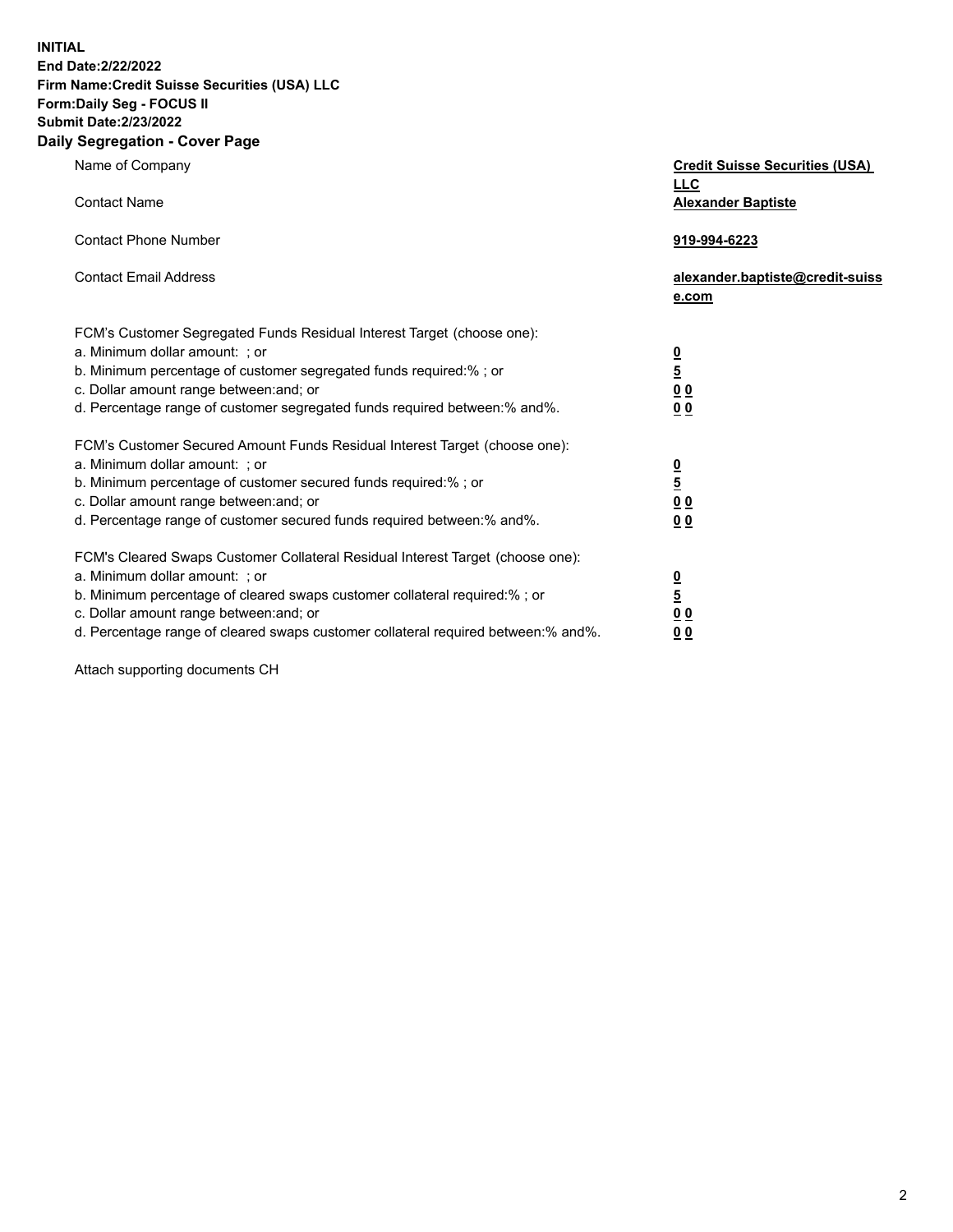**INITIAL End Date:2/22/2022 Firm Name:Credit Suisse Securities (USA) LLC Form:Daily Seg - FOCUS II Submit Date:2/23/2022** 

## **Daily Segregation - Secured Amounts**

|     | Daily Segregation - Secured Alliounts                                                       |                                   |
|-----|---------------------------------------------------------------------------------------------|-----------------------------------|
|     | Foreign Futures and Foreign Options Secured Amounts                                         |                                   |
|     | Amount required to be set aside pursuant to law, rule or regulation of a foreign            | $0$ [7305]                        |
|     | government or a rule of a self-regulatory organization authorized thereunder                |                                   |
| 1.  | Net ledger balance - Foreign Futures and Foreign Option Trading - All Customers             |                                   |
|     | A. Cash                                                                                     | 3,335,912,826 [7315]              |
|     | B. Securities (at market)                                                                   | 425,135,490 [7317]                |
| 2.  | Net unrealized profit (loss) in open futures contracts traded on a foreign board of trade   | 1,731,463,871 [7325]              |
| 3.  | Exchange traded options                                                                     |                                   |
|     | a. Market value of open option contracts purchased on a foreign board of trade              | 7,579,920 [7335]                  |
|     | b. Market value of open contracts granted (sold) on a foreign board of trade                | -899,421 [7337]                   |
| 4.  | Net equity (deficit) (add lines 1. 2. and 3.)                                               | 2,036,264,944 [7345]              |
| 5.  | Account liquidating to a deficit and account with a debit balances - gross amount           | 130,889,063 [7351]                |
|     | Less: amount offset by customer owned securities                                            | -130,495,596 [7352]393,467 [7354] |
| 6.  | Amount required to be set aside as the secured amount - Net Liquidating Equity              | 2,036,658,411 [7355]              |
|     | Method (add lines 4 and 5)                                                                  |                                   |
| 7.  | Greater of amount required to be set aside pursuant to foreign jurisdiction (above) or line | 2,036,658,410 [7360]              |
|     | 6.                                                                                          |                                   |
|     | FUNDS DEPOSITED IN SEPARATE REGULATION 30.7 ACCOUNTS                                        |                                   |
| 1.  | Cash in banks                                                                               |                                   |
|     | A. Banks located in the United States                                                       | 52,371,327 [7500]                 |
|     | B. Other banks qualified under Regulation 30.7                                              | 782,213,674 [7520]834,585,001     |
|     |                                                                                             | [7530]                            |
| 2.  | <b>Securities</b>                                                                           |                                   |
|     | A. In safekeeping with banks located in the United States                                   | 425,135,490 [7540]                |
|     | B. In safekeeping with other banks qualified under Regulation 30.7                          | 0 [7560] 425, 135, 490 [7570]     |
| 3.  | Equities with registered futures commission merchants                                       |                                   |
|     | A. Cash                                                                                     | $0$ [7580]                        |
|     | <b>B.</b> Securities                                                                        | $0$ [7590]                        |
|     | C. Unrealized gain (loss) on open futures contracts                                         | $0$ [7600]                        |
|     | D. Value of long option contracts                                                           | $0$ [7610]                        |
|     | E. Value of short option contracts                                                          | 0 [7615]0 [7620]                  |
| 4.  | Amounts held by clearing organizations of foreign boards of trade<br>A. Cash                |                                   |
|     | <b>B.</b> Securities                                                                        | $0$ [7640]                        |
|     | C. Amount due to (from) clearing organization - daily variation                             | $0$ [7650]<br>$0$ [7660]          |
|     | D. Value of long option contracts                                                           | $0$ [7670]                        |
|     | E. Value of short option contracts                                                          |                                   |
| 5.  | Amounts held by members of foreign boards of trade                                          | 0 [7675]0 [7680]                  |
|     | A. Cash                                                                                     | 3,719,082,557 [7700]              |
|     | <b>B.</b> Securities                                                                        | $0$ [7710]                        |
|     | C. Unrealized gain (loss) on open futures contracts                                         | -1,817,470,036 [7720]             |
|     | D. Value of long option contracts                                                           | 7,579,920 [7730]                  |
|     | E. Value of short option contracts                                                          | -899,421 [7735]1,908,293,020      |
|     |                                                                                             | $[7740]$                          |
| 6.  | Amounts with other depositories designated by a foreign board of trade                      | $0$ [7760]                        |
| 7.  | Segregated funds on hand                                                                    | $0$ [7765]                        |
| 8.  | Total funds in separate section 30.7 accounts                                               | 3,168,013,511 [7770]              |
| 9.  | Excess (deficiency) Set Aside for Secured Amount (subtract line 7 Secured Statement         | 1,131,355,101 [7380]              |
|     | Page 1 from Line 8)                                                                         |                                   |
| 10. | Management Target Amount for Excess funds in separate section 30.7 accounts                 | 101,832,920 [7780]                |

11. Excess (deficiency) funds in separate 30.7 accounts over (under) Management Target **1,029,522,181** [7785]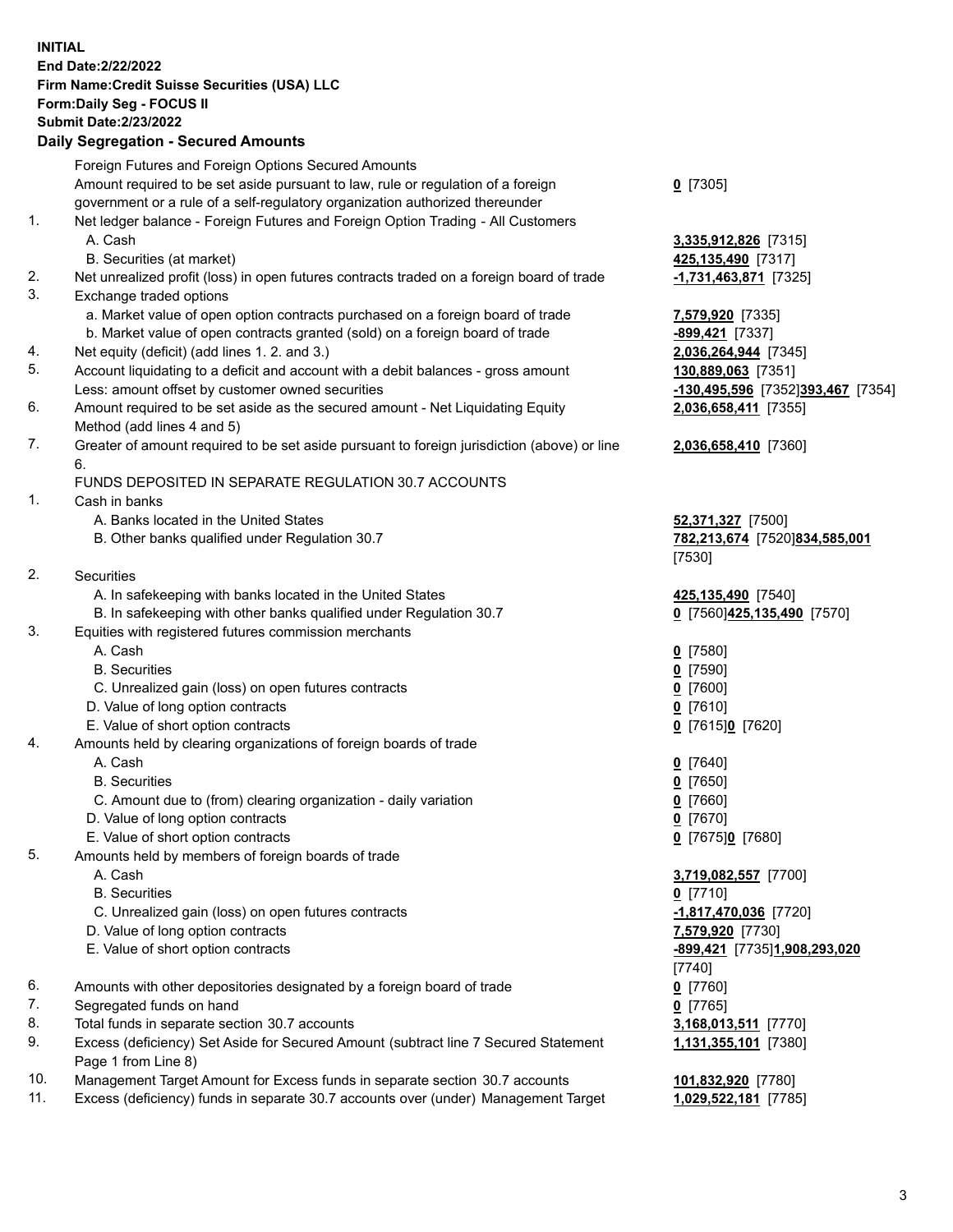| <b>INITIAL</b> | End Date: 2/22/2022<br>Firm Name: Credit Suisse Securities (USA) LLC<br>Form: Daily Seg - FOCUS II |                                 |
|----------------|----------------------------------------------------------------------------------------------------|---------------------------------|
|                | <b>Submit Date:2/23/2022</b>                                                                       |                                 |
|                | Daily Segregation - Segregation Statement                                                          |                                 |
|                | SEGREGATION REQUIREMENTS(Section 4d(2) of the CEAct)                                               |                                 |
| 1.             | Net ledger balance                                                                                 |                                 |
|                | A. Cash                                                                                            | 1,092,046,789 [7010]            |
|                | B. Securities (at market)                                                                          | 649,432,968 [7020]              |
| 2.             | Net unrealized profit (loss) in open futures contracts traded on a contract market                 | 181,951,859 [7030]              |
| 3.             | Exchange traded options                                                                            |                                 |
|                | A. Add market value of open option contracts purchased on a contract market                        | 101,966,275 [7032]              |
|                | B. Deduct market value of open option contracts granted (sold) on a contract market                | -75,896,214 [7033]              |
| 4.             | Net equity (deficit) (add lines 1, 2 and 3)                                                        | 1,949,501,677 [7040]            |
| 5.             | Accounts liquidating to a deficit and accounts with                                                |                                 |
|                | debit balances - gross amount                                                                      | 16,457,459 [7045]               |
|                | Less: amount offset by customer securities                                                         | -16,372,665 [7047]84,794 [7050] |
| 6.             | Amount required to be segregated (add lines 4 and 5)                                               | 1,949,586,471 [7060]            |
|                | FUNDS IN SEGREGATED ACCOUNTS                                                                       |                                 |
| 7.             | Deposited in segregated funds bank accounts                                                        |                                 |
|                | A. Cash                                                                                            | 453,262,188 [7070]              |
|                | B. Securities representing investments of customers' funds (at market)                             | $0$ [7080]                      |
|                | C. Securities held for particular customers or option customers in lieu of cash (at                | 498,080,102 [7090]              |
|                | market)                                                                                            |                                 |
| 8.             | Margins on deposit with derivatives clearing organizations of contract markets                     |                                 |
|                | A. Cash                                                                                            | 990,512,073 [7100]              |
|                | B. Securities representing investments of customers' funds (at market)                             | $0$ [7110]                      |
|                | C. Securities held for particular customers or option customers in lieu of cash (at                | 151,352,866 [7120]              |
|                | market)                                                                                            |                                 |
| 9.             | Net settlement from (to) derivatives clearing organizations of contract markets                    | 14,314,525 [7130]               |
| 10.            | Exchange traded options                                                                            |                                 |
|                | A. Value of open long option contracts                                                             | 101,966,275 [7132]              |
|                | B. Value of open short option contracts                                                            | -75,896,214 [7133]              |
| 11.            | Net equities with other FCMs                                                                       |                                 |
|                | A. Net liquidating equity                                                                          | 160,641 [7140]                  |
|                | B. Securities representing investments of customers' funds (at market)                             | $0$ [7160]                      |
|                | C. Securities held for particular customers or option customers in lieu of cash (at                | $0$ [7170]                      |
|                | market)                                                                                            |                                 |
| 12.            | Segregated funds on hand                                                                           | $0$ [7150]                      |
| 13.            | Total amount in segregation (add lines 7 through 12)                                               | 2,133,752,456 [7180]            |
| 14.            | Excess (deficiency) funds in segregation (subtract line 6 from line 13)                            | 184, 165, 985 [7190]            |
| 15.            | Management Target Amount for Excess funds in segregation                                           | 97,479,324 [7194]               |
| 16.            | Excess (deficiency) funds in segregation over (under) Management Target Amount                     | 86,686,661 [7198]               |
|                | <b>Excess</b>                                                                                      |                                 |